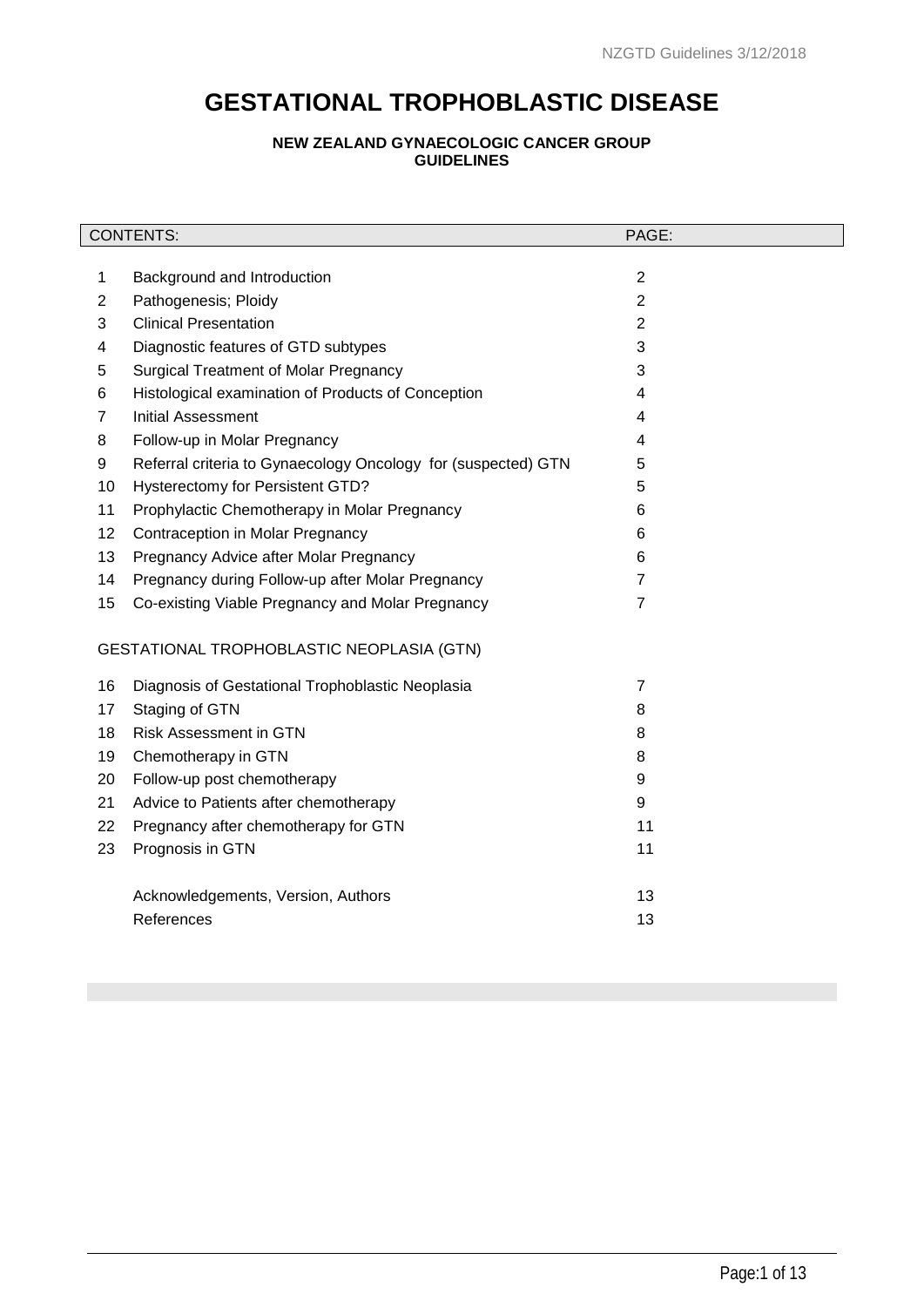#### 1 BACKGROUND AND INTRODUCTION

Gestational trophoblastic disease (GTD) is a group of disorders derived from a pregnancy. This term covers hydatidiform mole (including complete and partial moles), invasive mole, gestational choriocarcinoma, and placental site trophoblastic tumour (PSTT).

Gestational trophoblastic neoplasia (GTN) is a term used to describe GTD requiring chemotherapy. GTN follows hydatidiform mole (60%), previous miscarriage/abortion (30%), normal pregnancy or ectopic gestation (10%). GTN most commonly follows hydatidiform mole as a persistently elevated hCG titre.

The incidence of GTD is 1:200-1000 pregnancies, with evidence of ethnic variation. Women from Asia have a higher incidence than non-Asian women (1/390 and 1/750 respectively). The incidence after a live birth is 1/50,000. Incidence is higher at both ends of the reproductive spectrum, ie, in women younger than 15 and older than 45.

## 2 PATHOGENESIS; PLOIDY

Partial moles are triploid, with 2 sets of paternal and 1 maternal haploid set. An embryo is usually present that dies by week 8-9. They most often occur following dispermic fertilisation.

Complete moles are usually diploid, derived from paternal duplication or dispermic fertilisation of an 'empty' ovum (lacking in maternal genes). The chromosome count is either 46XX, from one sperm (75%) that duplicates its DNA, or 46XX or 46XY from the presence of two different sperms (25%).

Placental site tumour is diploid from either the normal conceptus or a complete mole.

## 3 CLINICAL PRESENTATION

#### **During Pregnancy**

- Per vaginal bleeding in the first trimester
- High hCG values
- Large for dates uterus, hyperemesis, preeclampsia and hyperthyroidism
- Ultrasound: pathognomonic ultrasonographic changes, more often seen in complete moles

#### **Macroscopic tissue appearance**

- Partial mole often looks like normal products of conception and so the diagnosis may be missed.
- The characteristic 'bunch of grapes' appearance in complete moles is only seen in the second trimester and as most cases are diagnosed earlier, this is now rarely seen.

#### **After Pregnancy Event**

- Any woman who develops persistent vaginal bleeding after a pregnancy event is at risk of having **GTN**
- A urine pregnancy test should be performed in all cases of persistent or irregular vaginal bleeding after a pregnancy event
- Symptoms of metastatic disease like dyspnoea or abnormal neurology occur rarely
- Vaginal GTN is most commonly located in the fornices or suburethrally. They are highly vascular and bleed heavily, and biopsy should be avoided.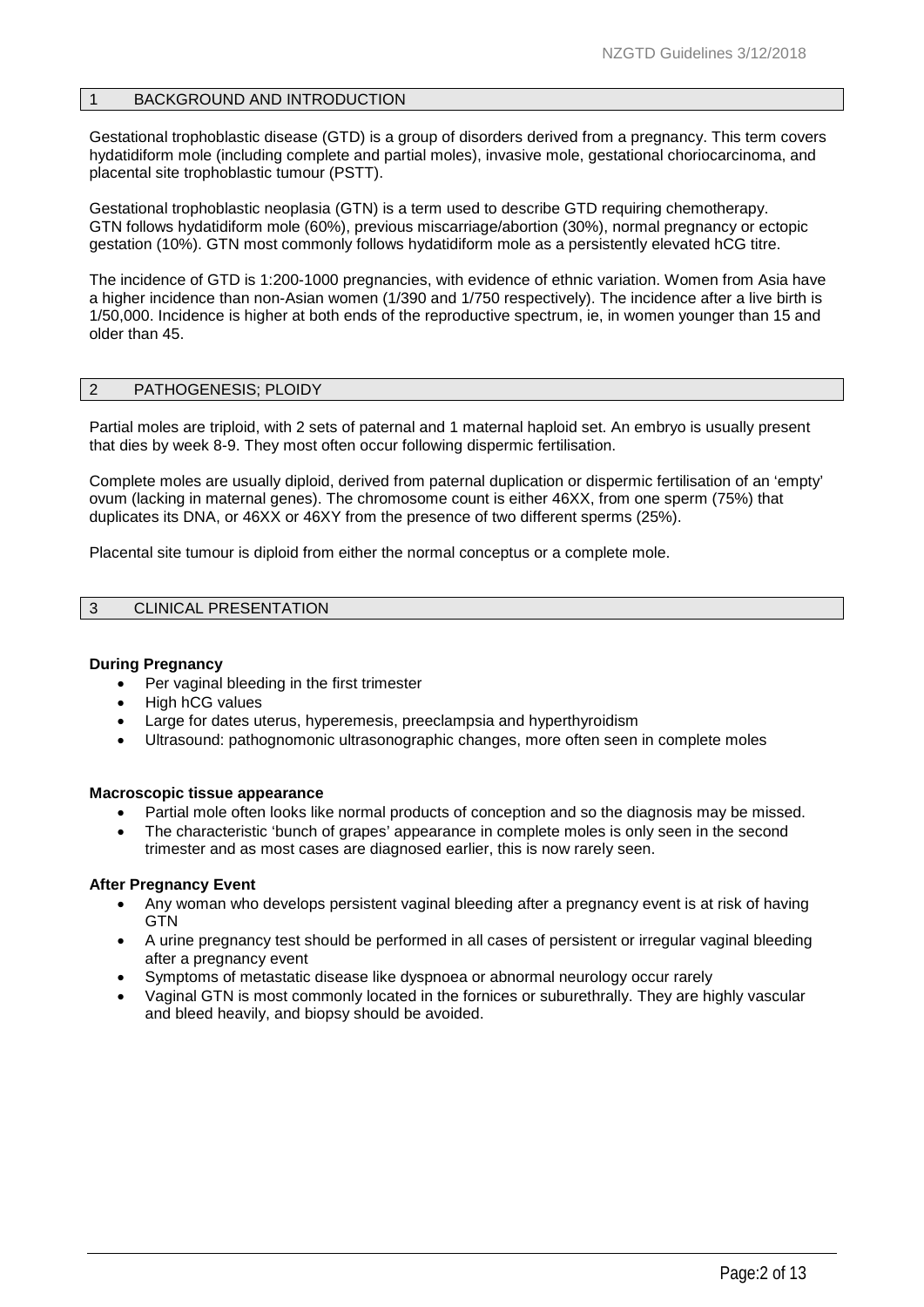## 4 DIAGNOSTIC FEATURES OF GTD SUBTYPES

- **Hydatidiform moles** are separated into complete and partial moles based on genetic and histopathological features. In early pregnancy (less than 8 -12 weeks gestation) it may be difficult to separate complete and partial moles on H&E microscopy, and other tests (e.g. ploidy, p57) will often be required to make the diagnosis.
- **Invasive moles** usually present with hCG elevation following a molar pregnancy, clinical features can include PV bleeding, abdominal pain or swelling. Quantitative estimation of hCG or tumour hCG (t -hCG) will be of use in the diagnosis.
- **Gestational choriocarcinoma** most commonly follows a complete molar pregnancy (25-50%), within 12 months of a non-molar abortion (25%), or after a term pregnancy (25-50%). Symptoms may include PV bleeding, pelvic mass, or symptoms from distant metastases such as liver, lung and brain metastases. hCG is always elevated. It may be a difficult pathological diagnosis because of the frequent haemorrhage and necrosis, which accompany it.
- **Placental Site Trophoblastic Tumour (PSTT)** is very rare. This frequently presents as a slow growing tumour a number of years after a molar pregnancy, non-molar abortion or term pregnancy. Usually PSTT presents with gynaecologic symptoms, about 1/3 present with metastases, and some patients present with hyperprolactinaemia or nephrotic syndrome. Usually the hCG levels are relatively low or normal in PSTT relative to the volume of the disease, and HPL is seen in cells on microscopy. This tumour is relatively chemoresistant.
- **Epithelioid Trophoblastic Tumour (ETT)** is extremely rare. It may be misdiagnosed as squamous cell cancer of the cervix, choriocarcinoma or PSTT. About 1/3 patients present with metastatic disease, usually in the lungs. The hCG levels are relatively low. It behaves most similarly to PSTT, has a spectrum of behaviour from benign to malignant, and is relatively chemoresistant.

## 5 SURGICAL TREATMENT OF MOLAR PREGNANCIES

#### **Evacuation of the uterus**.

- Suction evacuation of the uterus is the preferred initial management regardless of uterine size.
	- o Medical methods of uterine evacuation have been associated with higher rates of chemotherapy [\(1\)](#page-10-0).
- Preparation of the cervix immediately prior to the evacuation is safe.
- The cervix should be carefully dilated to accommodate a cannula appropriate for the volume of trophoblastic tissue. A suction catheter up to a maximum of 12mm is satisfactory for the rapid evacuation and involution of the uterus.
- Oxytocin infusion can be used after evacuation, especially if brisk bleeding occurs.
	- o Concern has been raised that oxytocin may promote metastases of trophoblastic tissue [\(2\)](#page-10-1). However it has been reported that stimulation before evacuation did not increase the risk of persistent disease [\(3\)](#page-10-2).
- It is advisable for the procedure to be carried out in the presence of, or by an experienced colleague, especially if the uterine size is large.
- Patients who are Rh –ve should receive Rh immunoglobulin
	- o The Rh factor is expressed in the trophoblast.

#### **Second evacuation of the uterus**

- Second curettage evacuation of the uterus may be considered in select low risk patients after discussion at a Multidisciplinary meeting. Patients meeting the following criteria may be considered.
	- o Hydatidiform mole following initial curettage
	- o Persistently elevated b HCG
	- o No evidence of metastatic GTN (CxR)
	- o FIGO risk score of 0-4
	- o

A multicentre prospective phase 2 trial of 85 pts showed that 40% of patients avoided chemotherapy with second curettage. There was 1 uterine perforation (1.6%) managed conservatively [\(4\)](#page-10-3).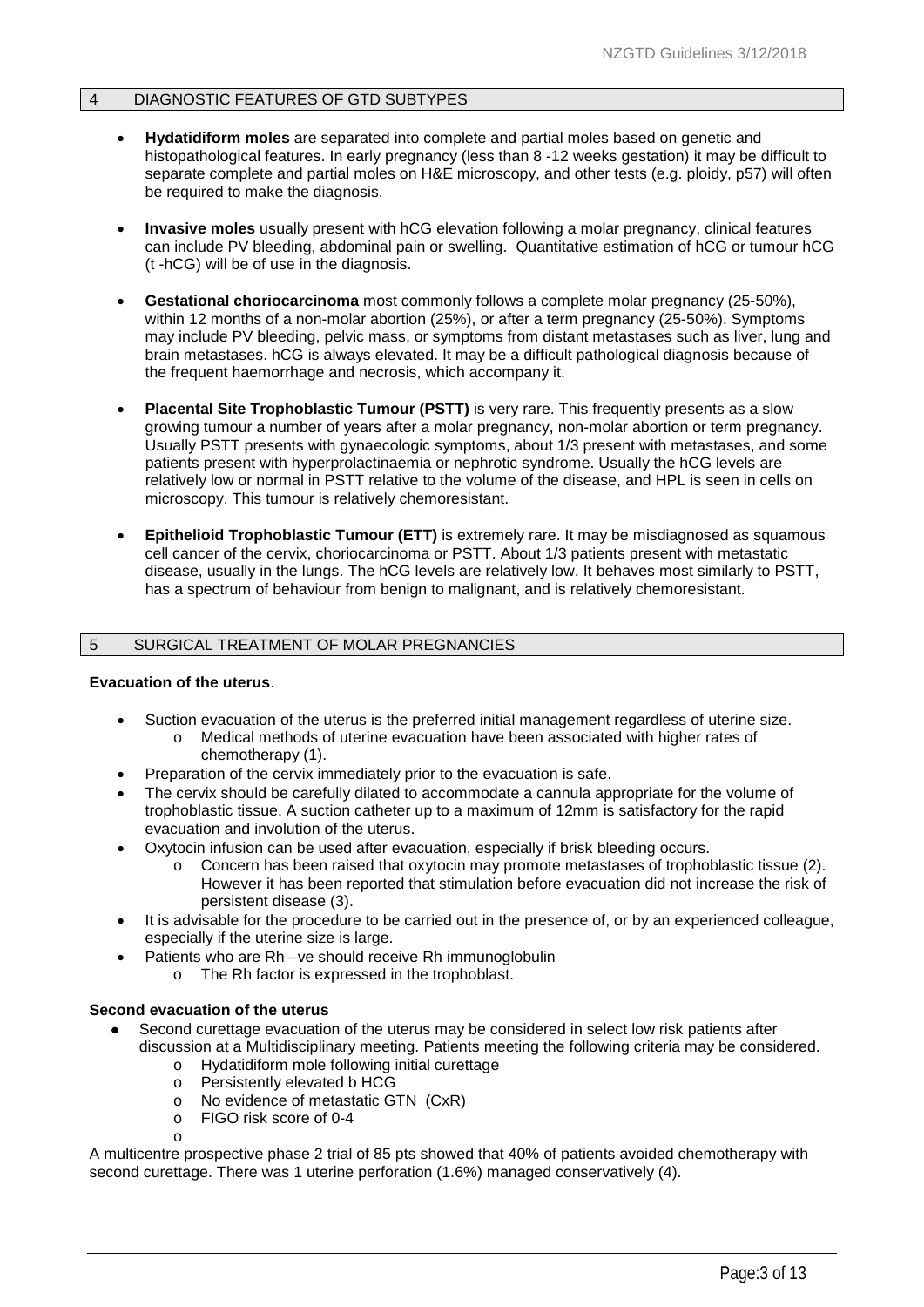## 6 HISTOLOGICAL EXAMINATION OF PRODUCTS OF CONCEPTION

- All spontaneous miscarriages and retained products of conception managed through a hospital should undergo histological examination. Routine termination of pregnancy does not require histological review.
- If no histological examination was performed after medical evacuation, hCG test is recommended after three weeks (urine test sufficient)
- Because GTD can also develop after any pregnancy, it is recommended that products of conception obtained after any repeat evacuation are also examined histologically.
- Expert pathological opinion, by a pathologist with an interest in gynaecologic pathology, is always recommended in the diagnosis of GTD.
- Pathology must be reviewed at a multidisciplinary meeting.

## 7 INITIAL ASSESSMENT

- All patients diagnosed with a molar pregnancy should be seen for consultation by a local, named clinician responsible for the local GTD Service, typically a gynaecologist. This should happen in conjunction with the Regional GTD Service
- The establishment of a local registry to capture all GTD patients is recommended.
- All patients should be asked to consent to centralised registration once a central registry is available.
- Visit should include:
	- o full history, including antecedent and all pregnancies, LMP date, evacuation date, oral contraceptive intake and symptoms
	- o Information and discussion about the diagnosis and the need for regular follow up  $\circ$  Written information (see appendix 1)
	- o Written information (see appendix 1)<br>
	o Clinical examination for metastatic dis
	- Clinical examination for metastatic disease, pelvic exam
	- o Chest X-ray
	- o tumour hCG test as new baseline
	- o Offering of counselling [\(5\)](#page-10-4)
		- Socially disadvantaged women and those who do not conceive subsequent to GTD diagnosis require greater psychosocial support.

#### 8 FOLLOW-UP IN MOLAR PREGNANCY (Partial and Complete Mole)

#### **General Aspects**

- Patients must be followed up with regular tumour hCG after any diagnosis of molar pregnancy.
- Follow-up should preferably be undertaken in consultation with or by a specialist centre (Gynaecological Oncologist, and/or Medical Oncologist) with experience in the management of GTD.
- Responsibility for follow up of tumour hCG results must be delegated to a specific clinician or GTD Clinical Nurse Specialist, with robust procedures in place for the monitoring of the results.

## **Tumour Marker follow-up**

- Take serum tumour hCG
	- Differs from pregnancy test with beta-hCG (β-hCG), as it measures all hCG isoforms
	- o The 2 assays are not comparable<br>
	o Patients undergoing follow-up after Patients undergoing follow-up after diagnosis of GTD should preferably have tumour hCG measured. Consistency is essential as treatment decisions might be based on small changes in the hCG.
	- o The serum half-life of hCG is ~24-36 hours. The level is roughly linked to the number of tumour cells; 5IU/l ~104 – 105 tumour cells.

## Schedule t-hCG

- $\circ$  On the day of diagnosis<br> $\circ$  Weekly thereafter until no
- Weekly thereafter until normal levels are obtained twice
- o Monthly once normal levels are obtained.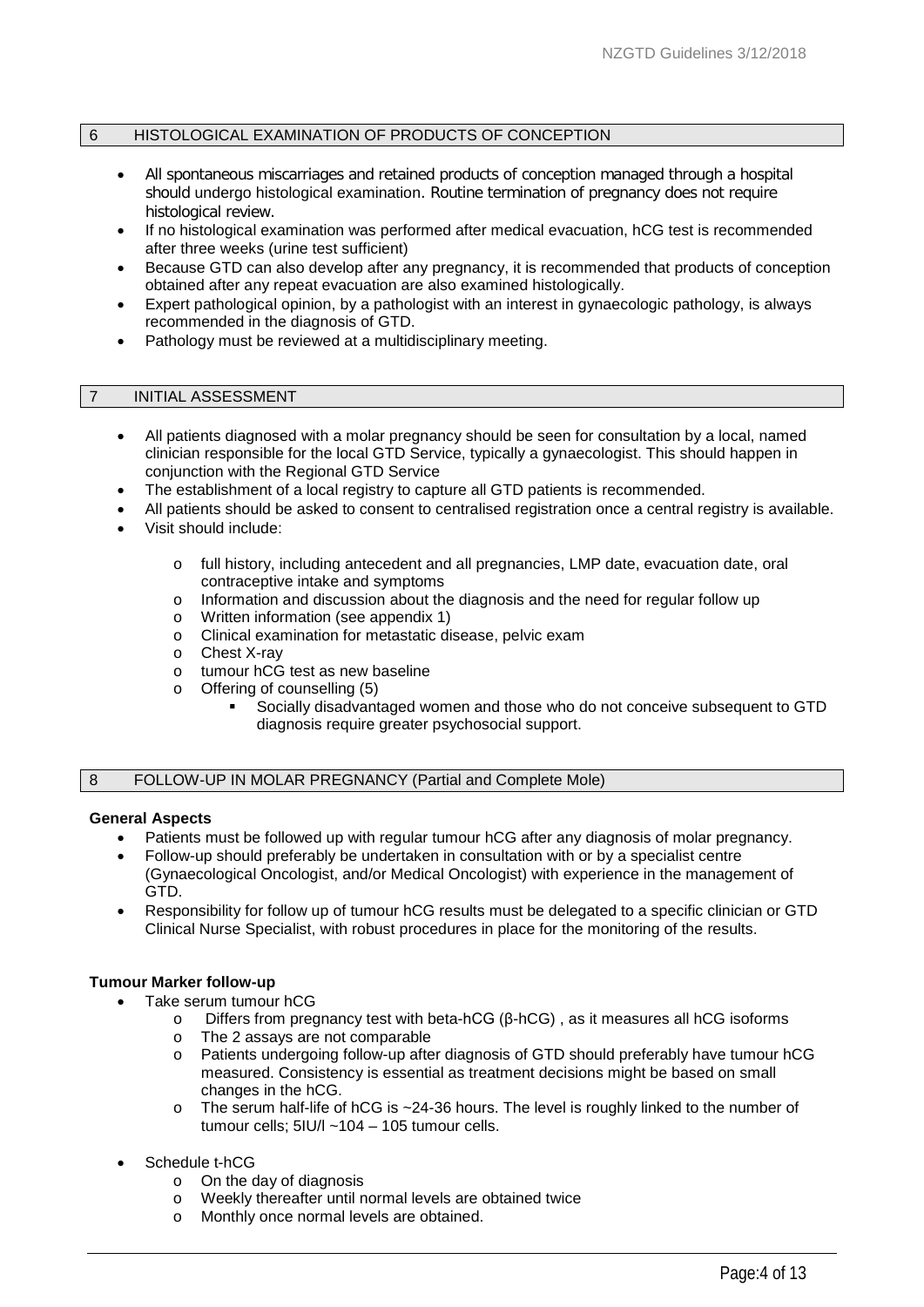- Duration
	- o The duration of Follow up should be dependent on type of GTD [\(6\)](#page-10-5) This follow up plan can be followed if a central/MDM review of pathology has confirmed the diagnosis
		- - Partial mole: stop as soon as tHCG negative [\(7\)](#page-10-6) Complete mole: 6 months after normalisation
			-
		- any mole with a multiple pregnancy: monthly for 12 months
		- o If no central /MDM pathology review has been performed
			- assume complete mole 6 months after normalisation.
- See appendix 2 for a form to record tumour hCGs.

#### **Clinical Follow-up**

- o After the initial consultation, and provided the tumour hCG is falling appropriately, the patient should be seen again at 8-10 weeks to check that menstruation has returned, and that adequate contraception is being followed.
- o If t hCG has not fallen to normal by this point patients should be referred to a molar clinic or discussed with a gynaecologic oncologist
- o For pregnancy advice during follow-up, see "Pregnancy advice after Molar pregnancy" below.
- $\circ$  In a large series, the risk of GTN after end of follow-up as described above is 0% for partial moles, and 0.3% for complete moles [\(6,](#page-10-5) [7\)](#page-10-6).

## 9 CRITERIA FOR REFERRAL TO MEDICAL ONCOLOGY FOR (SUSPECTED) GTN

The following criteria for immediate referral apply at any time during diagnosis or follow-up:

- Histological diagnosis invasive mole, choriocarcinoma, placental site trophoblastic tumour (PSTT).
- Plateau of tumour hCG lasts for 4 measurements over a period of 3 weeks or longer, ie, days 1,7,14,21 (plateau is usually defined as +/- 10%)
- Rise of tumour hCG on three consecutive weekly measurements, over a period of two weeks or longer, days 1,7,14 (usually defined as > 10%)
	- o Consider possibility of new pregnancy if tumour hCG is rising
- Serum hCG >20,000 >4 weeks after evacuation (because of risk of uterine perforation)
- Evidence of metastases in the brain, liver or GI tract, or >2cm on Chest X-ray.

Most molar pregnancies spontaneously remit after evacuation; however persistence or change into malignant disease requiring chemotherapy (Gestational trophoblastic neoplasia or GTN) occurs in:

0.5 - 4% Partial moles

15 - 20% Complete moles.

## 10 HYSTERECTOMY FOR PERSISTENT GESTATIONAL TROPHOBLASTIC DISEASE?

Hysterectomy for treatment of molar pregnancy is not recommended as routine practice

- Patients who have completed their families may ask about hysterectomy to avoid the possibility of chemotherapy or surveillance.
- Two small American studies [\(8,](#page-10-7) [9\)](#page-10-8) have shown that the chances of needing chemotherapy after hysterectomy for molar pregnancy are 3-10%, i.e. about halved, but certainly not eliminated
- Need for careful surveillance remains essential after hysterectomy
- In patients being considered for hysterectomy, full staging investigation including CT thorax/ abdomen/pelvis and MRI pelvis should be performed to exclude obvious evidence of extra-uterine spread which would be a contra-indication to treatment by hysterectomy.

! A Gynaecologic Oncologist must be consulted before deciding to proceed to an elective hysterectomy!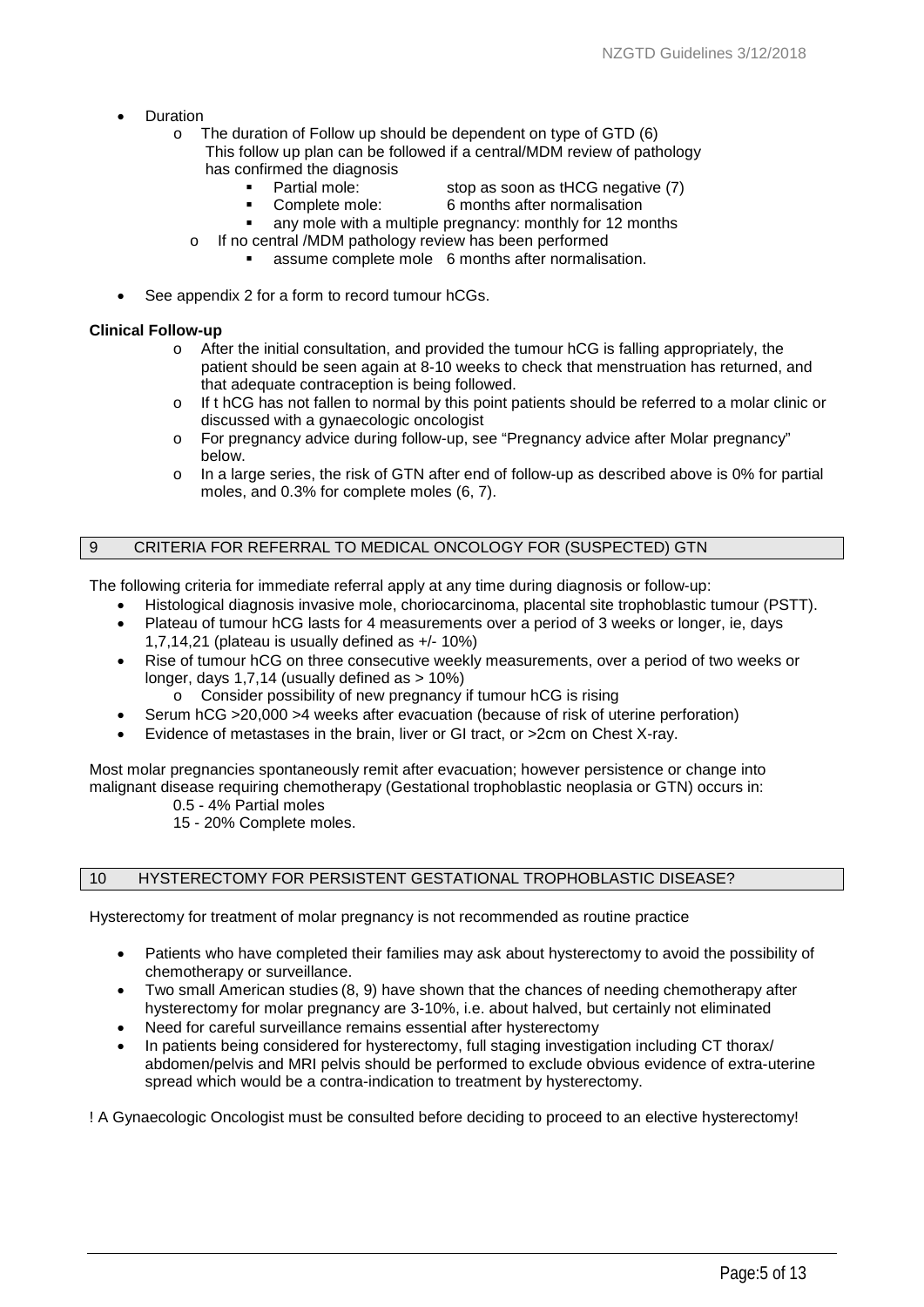## 11 PROPHYLACTIC CHEMOTHERAPY IN MOLAR PREGNANCY?

Prophylactic chemotherapy is not recommended as routine practice [\(10\)](#page-10-9).

- Four prospective randomised trials [\(11-14\)](#page-10-10) have shown that the risk of post molar GTD (i.e. persistence, invasion, choriocarcinoma, GTN) dropped in patients with molar pregnancy treated after surgery with prophylactic chemotherapy.
- **However**,
	- o Prophylactic chemotherapy does not obviate the need to monitor patients after evacuation as the risk does not drop to zero.
	- $\circ$  There is a suggestion that patients who received prophylaxis need more chemotherapy if their disease recurs [\(14\)](#page-11-0).
	- o The 'risk scales' used to determine high risk patients for prophylaxis have been subject to much criticism.

## 12 CONTRACEPTION IN MOLAR PREGNANCY

- Patients should be strongly counselled to avoid pregnancy during follow-up. Pregnancy masks tumour persistence/recurrence.
- Oral contraceptives can be taken between evacuation and normalisation of HCG.
- Recent series and systematic reviews suggests there is NO increased risk of invasive mole or choriocarcinoma developing from the use of oral contraceptives before normalisation of HCG [\(15,](#page-11-1)[16\)](#page-11-2).
- IUCDs
	- o should be avoided until the menstrual pattern and tumour hCG are normal to reduce risk of uterine perforation.
	- o If chosen as contraception (after normalisation of hCG) advise insertion of IUCD by a gynaecologist.
- Barrier Methods are the preferred method of contraception during chemotherapy.

## 13 PREGNANCY ADVICE AFTER MOLAR PREGNANCY

- Women should be advised *not* to conceive until their follow up is complete
- Future pregnancies
	- $\circ$  In all subsequent pregnancies patients should have an early (6-8 week) and mid trimester scan looking for molar tissue
	- o After all future pregnancy events (including TOP, miscarriage etc) patients should have a tumour hCG blood test 6-8 weeks
- The chances of conception after molar pregnancy do not differ from the general population.
- The risk of a further molar pregnancy in future pregnancies is 1:70.
- Subsequent pregnancies result in full-term live births in about 70% of women, with major and minor congenital malformations detected in 0.4-2.5% of infants. These figures do not differ significantly from the normal population.
- Outcomes other than full-term live births include first trimester spontaneous abortions in about 15%, 2-8% premature deliveries, and smaller numbers of stillbirths and ectopic pregnancies.

#### 14 PREGNANCY DURING FOLLOW-UP AFTER MOLAR PREGNANCY

- Pregnancies occurring before completion of recommended follow-up may be allowed to continue under careful surveillance.
	- o Background : Tuncer [\(17\)](#page-11-3) reviewed 44 pregnancies conceived within 6 months of normal tumour hCG (mean 3 months normal hCG). Seventy five percent of 44 patients had live births and there were 10 spontaneous abortions. None of these patients developed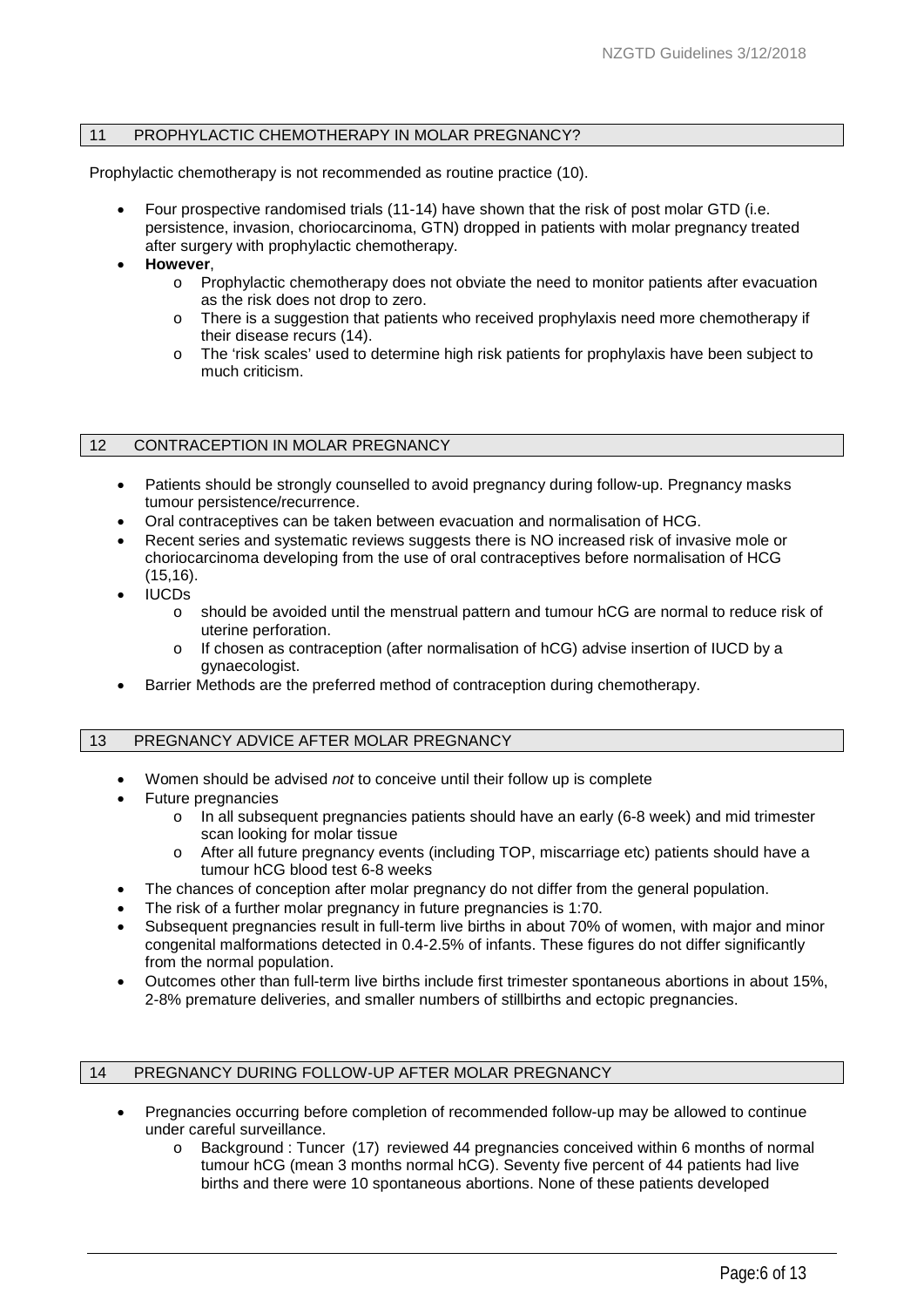persistent or recurrent GTD, and none of the live births demonstrated any foetal abnormalities.

- Patients should have an early and mid-trimester scan looking for molar tissue.
- Other surveillance is difficult during pregnancy, and will depend on the managing specialist's estimation of the risk of recurrence.
- see also Pregnancy Advice after Molar Pregnancy
- Routine follow-up should be resumed after the pregnancy until the total follow-up duration initially planned.

## 15 COEXISTING VIABLE PREGNANCY AND MOLAR PREGNANCY

- The recommendation is that the pregnancy should be allowed to proceed after loss of the molar tissue, if it is otherwise safe and the mother wishes, following appropriate counselling.
- **Background** 
	- $\circ$  rare occurrence 1 in 22,000 100,000 pregnancies [\(18\)](#page-11-4)
	- o higher risk of developing maternal complications
	- o probability of achieving a viable baby 40%
		- (most pregnancies result in preterm labour, or premature fetal death) [\(19,](#page-11-5) [20\)](#page-11-6)

#### 16 DIAGNOSIS OF GESTATIONAL TROPHOBLASTIC NEOPLASIA (GTN)

The table below represents the criteria agreed for diagnosis of GTN by the Committee of the International Federation of Gynecology and Obstetrics (FIGO) in September of 2000

Gestational trophoblastic neoplasia is treated by chemotherapy.

Criteria for the diagnosis of post hydatidiform mole trophoblastic neoplasia (GTN)

- 1. GTN may be diagnosed\* when the plateau of human chorionic gonadatrophin (hCG) lasts for 4 measurements over a period of 3 weeks or longer, that is days 1,7,14,21.
- 2. GTN may be diagnosed\* when there is a rise of hCG on three consecutive weekly measurements, over a period of two weeks or longer, days 1,7,14.
- 3. GTN is diagnosed if there is histologic diagnosis of choriocarcinoma.
- 4. (GTN is diagnosed when the hCG level remains elevated for 6 months or more\*\*)

\*The actual level of hCG or the amount of rise will be determined by the individual Investigator, but a plateau is usually defined as +/- 10%, and rise >10% \*\*This has subsequently been removed as a criteria in 2013 [\(21\)](#page-11-7)

Other factors may be also taken into account by the medical oncologist such as evidence of brain, liver, renal or gastro-intestinal tract metastases, lung metastases >2cm, or a serum tumour hCG > 20,000 IU/L more than four weeks after evacuation.

The exclusion of a new pregnancy is essential when evaluating patients with a tumour hCG rise.

## 17 STAGING OF GESTATIONAL TROPHOBLASTIC NEOPLASIA

All patients with GTN should have history and physical examination as above outlined under GTD. • Blood tests

- o Baseline t hCG
- o FBC, U&E
- o Thyroid function tests<br>
o Coaqulation Status
- **Coagulation Status**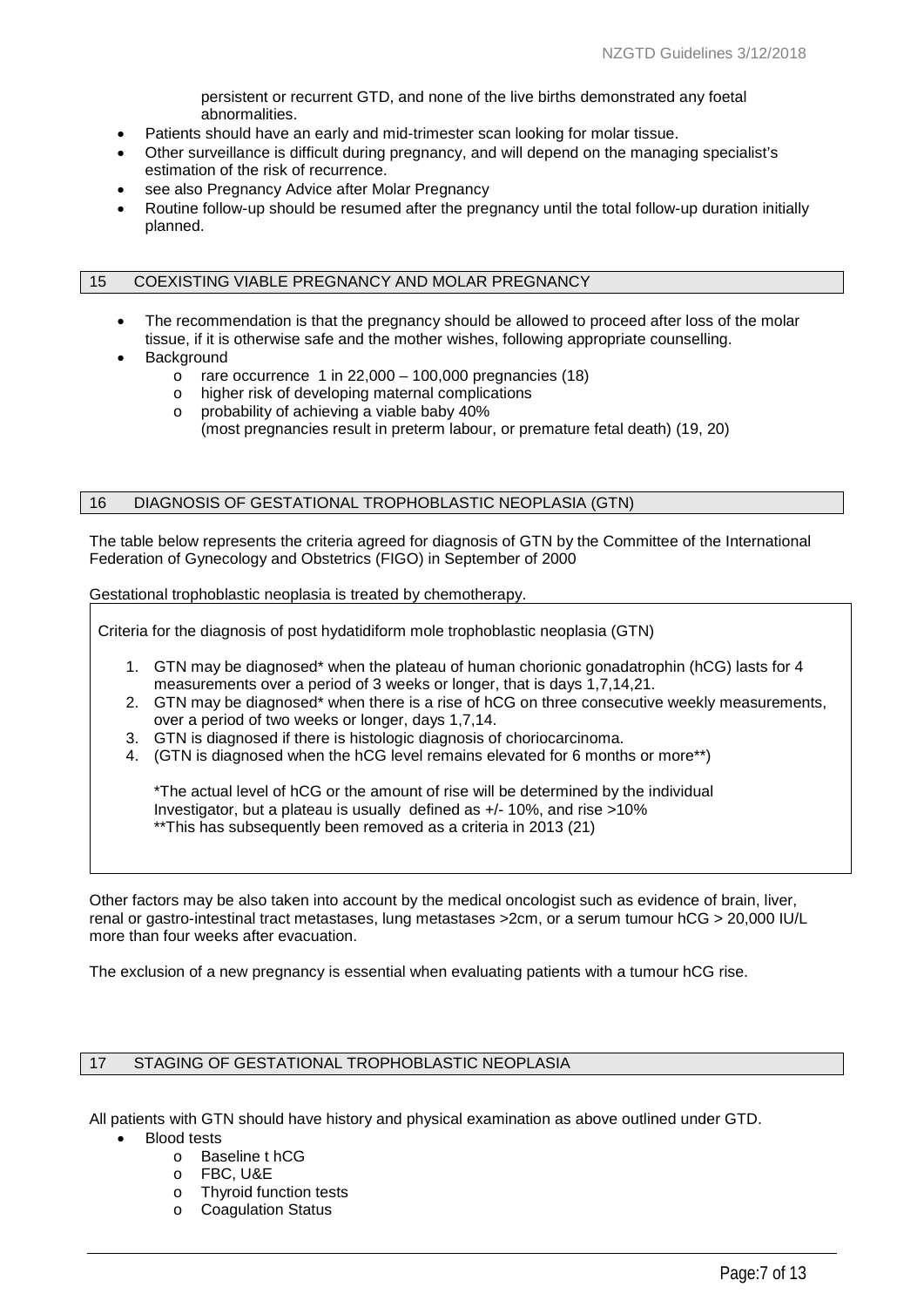- o HBsAg
- o Consider cross-match if heavy bleeding.
- Radiology
	- o Chest X ray (relevant for scoring system below)<br> **O** Pelvic ultrasound (trans-vaginal is preferable)
	- Pelvic ultrasound (trans-vaginal is preferable)
	- o CT abdomen and pelvis and MRI Brain if pulmonary metastasis detected or abnormal findings on exam / symptoms
- Urine creatinine clearance in patients for EP/EMA or high dose methotrexate.

Patients with recurrent GTN should be fully restaged, with all blood tests as above, CT chest abdomen and pelvis, MRI brain, and lumbar puncture for CSF hCG to exclude the CNS acting as a sanctuary site.

#### 18 RISK ASSESSMENT IN GESTATIONAL TROPHOBLASTIC NEOPLASIA

If a patient on follow-up meets any of the criteria for chemotherapy, their risk will be assessed by the FIGO 2000 criteria below [\(22\)](#page-11-8). Low risk patients are those with a score of 6 or below, High risk patients have a score of 7 or over.

| FIGO score                     | 0                 |                 | 2             | 4                   |
|--------------------------------|-------------------|-----------------|---------------|---------------------|
| Age                            | <40               | >40             |               |                     |
| Antecedent                     | Mole              | Abortion        | Term          |                     |
| pregnancy                      |                   |                 |               |                     |
| Interval months from index     | $<$ 4 mo          | $4 - 7$         | $7 - 13$      | $\geq$ 13           |
| pregnancy                      |                   |                 |               |                     |
| Pre-treatment serum hCG (IU/I) | < 10 <sup>3</sup> | $10^3$ < $10^4$ | $10^4 - 10^5$ | $>10^{5}$           |
| Largest tumour size (including | $<$ 3 cm          | $3 - 5$ cm      | $>5$ cm       |                     |
| uterine tumour)                |                   |                 |               |                     |
| Site of metastases             | Lung *            | Spleen          | GIT           | <b>Brain</b>        |
|                                |                   | kidney          |               | liver               |
| Number of metastases           | 0                 | $1 - 4$         | $5 - 8$       | >8                  |
| Previous failed chemotherapy   |                   |                 | Single drug   | <u>&gt;</u> 2 drugs |

Notes:

1. The interval months from pregnancy is taken from when the pregnancy ended (not started)

2. The score for site of metastases is not additive. The highest scoring organ is taken to be the score (e.g. A patient with gastrointestinal and brain metastases scores 4, not 6)

3. \* lung metastasis counted on CXR not on a Chest CT

#### 19 CHEMOTHERAPY IN GESTATIONAL TROPHOBLASTIC NEOPLASIA

- All patients requiring chemotherapy including methotrexate should be managed by a Medical **Oncologist**
- Most patients will be low risk, and therefore treated with methotrexate intramuscularly
	- $\circ$  This is a generally well tolerated 2 weekly outpatient regimen with few side effects  $\circ$  This continues until hCG has normalised plus an additional 3 cycles (i.e 6 weeks a This continues until hCG has normalised plus an additional 3 cycles (i.e 6 weeks after
		- normalisation).
- About 1 in 3-4 of these women will become resistant to this chemotherapy, and will then generally then require combination chemotherapy with EMA-CO or Actinomycin.
- A small number of women may become intolerant of methotrexate and need to switch regimens.
- Patients with high risk score or recurrent disease need to be discussed at MDM

Sample guideline chemotherapy regimens are included in Appendix 3.

#### 20 FOLLOW-UP POST CHEMOTHERAPY

- Medical Oncologist will often refer back to General Gynaecologist or Gynae Oncologists for further follow up after completion of chemotherapy
- Patients undergoing follow-up after diagnosis of GTD or GTN should only have thCG measured (if this is available).
- Consistency is essential as treatment decisions are based on small changes in the hCG.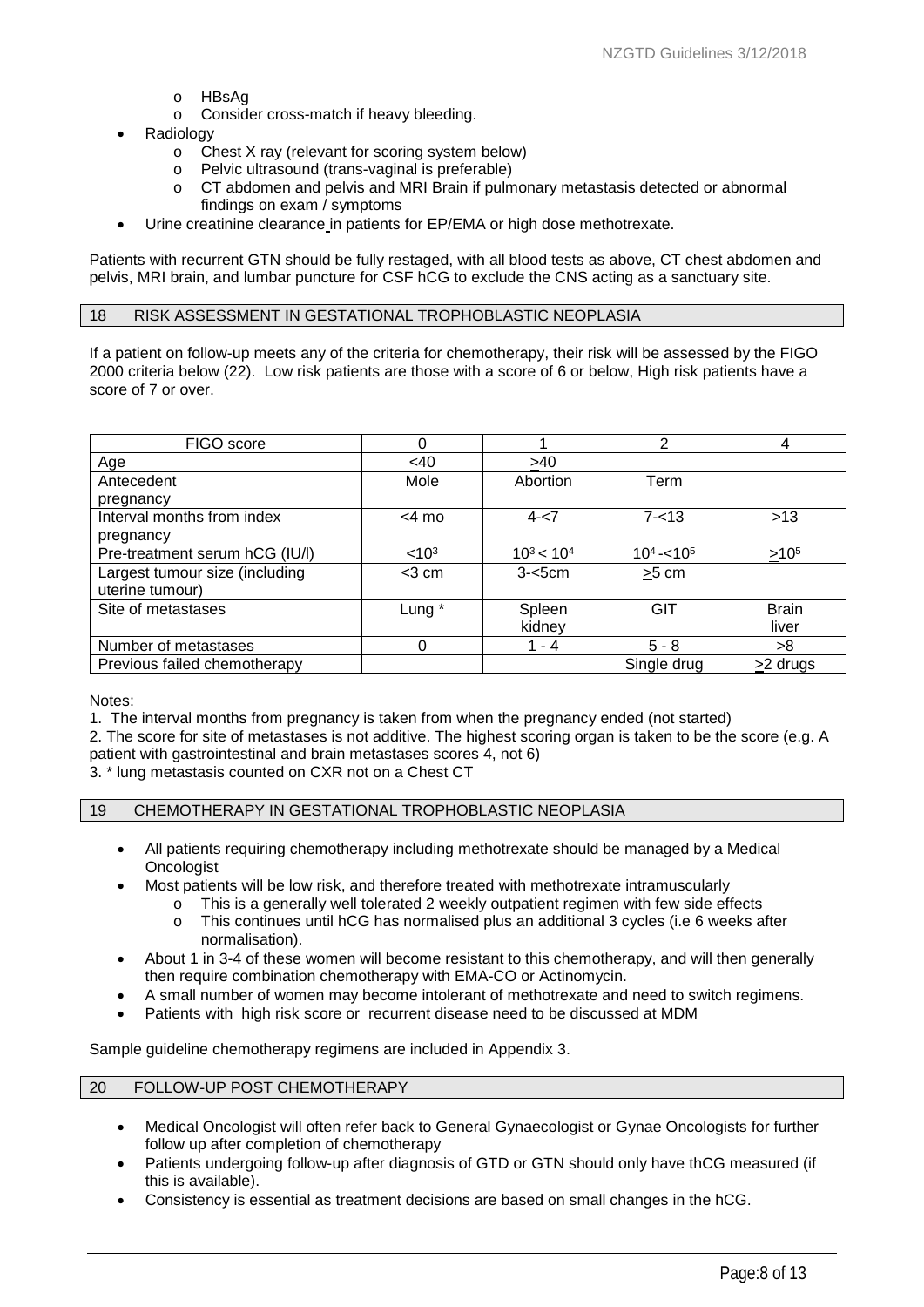- Initial post chemo follow-up is recommended to re-check the sites of original disease (e.g. TVUSS, CT, MRI as appropriate) and give advice as in the section below.
- If the tumour hCG becomes abnormal again at any time after chemotherapy, pregnancy should be excluded first. The tumour hCG should be checked again immediately, and an urgent referral made to Medical Oncology.
- **Follow up schedule:** based on European and USA international guidelines. ( note Charing cross follow up indefinitely for data gathering purposes.)
	- Low risk GTN: (post Mtx/actinomycin):
		- o Follow up with monthly tHCG's for 12 months.
	- High risk GTN: (post EMA-CO or equivalent):
		- o Follow up with monthly tHCG's for 2 years.
	- PSTT/ETT: Follow up for minimum of 5 years HCG's plus appropriate imaging.

## 21 ADVICE TO PATIENTS AFTER CHEMOTHERAPY

• **Risk of relapse**

In the largest published series of over 1700 patients, 60 (3.5%) relapsed 35 (58%) of initially low risk, and 25 (42%) of initially high risk. The median time to relapse was 4 months, 73% relapsed within a year of chemotherapy, and 85% within 2 years. Only 1 of the 60 relapses occurred after 5 years [\(23\)](#page-11-9).

| Time to relapse  | $N =$ | $(\% )$ | Cumulative (%) |
|------------------|-------|---------|----------------|
| $0 - 3$ months   | 31    | 51.6    | 51.6           |
| $3 - 6$ months   | 10    | 16.6    | 68.2           |
| $6 - 12$ months  | 3     | 5.0     | 73.2           |
| 12 - 24 months   |       | 11.7    | 84.9           |
| $1 - 5$<br>vears |       | 13.5    | 98.4           |
| years<br>> 5     |       | 1.6     | 100            |
|                  |       |         |                |

## • **Contraception**

Any method may be used after chemotherapy. A delay of at least 6 weeks post chemotherapy is advisable before fitting an IUD. Contraception should be advised for at least one year after the last dose of chemotherapy. This is both to prevent pregnancy obscuring relapse, and to reduce the incidence of abnormal pregnancies.

## • **Pregnancy**

See section below.

## • **Hormonal Replacment Therapy**

Provided t hCG levels are normal, there is not known to be any increased risk of recurrence in the use of hormone replacement therapy for those patients with symptomatic premature menopause.

• **Risk of second malignancy**

There is no apparent increased risk after Methotrexate and folinic acid. After EMA-CO, the risk ratio over the normal population is 1.5. Myeloid leukaemia is the most common second malignancy followed by breast and colon cancer, and melanoma.

## 22 PREGNANCY AFTER CHEMOTHERAPY FOR GESTATIONAL TROPHOBLASTIC NEOPLASIA

## **Ability to conceive and effect on age of menopause**

- Most women successfully treated with chemotherapy for GTN can be reassured that their fertility is unlikely to be significantly affected by chemotherapy.
	- o A London study of 728 women treated with chemotherapy who subsequently wanted to become pregnant found that 93% conceived and 83% reported at least 1 live birth.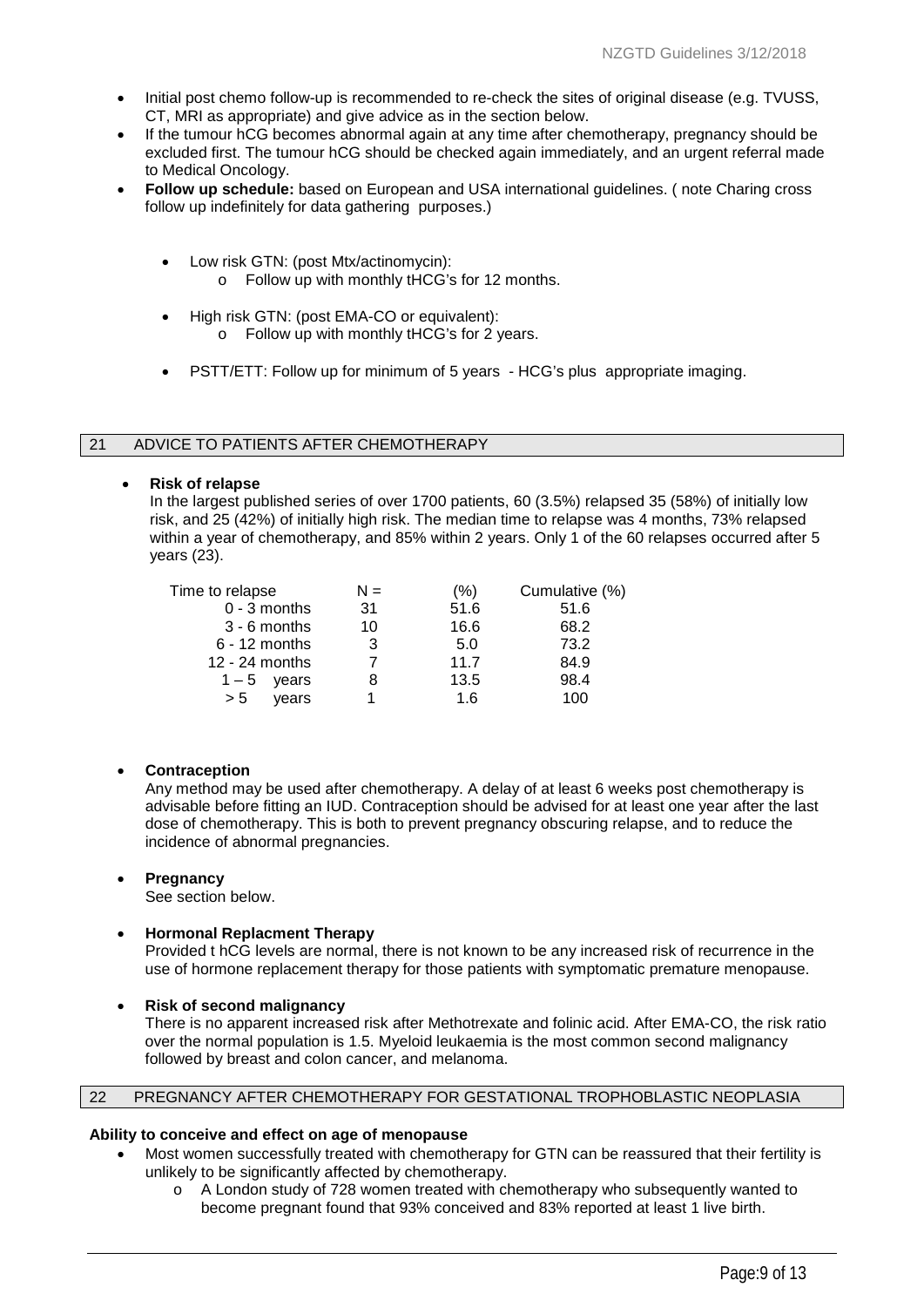- o There were no apparent differences in conception rates between those who received single agent, and multi-agent chemotherapy [\(24\)](#page-11-10).
- While chemotherapy does hasten menopause, this is only by a small amount in the majority of patients (2-3 years) [\(25\)](#page-11-11).

## **Pregnancy Advice and Outcome after Chemotherapy**

- Women should be advised not to become pregnant for at least a year after the last dose of chemotherapy. About 90% of patients who want to become pregnant after chemotherapy will do so.
- There is a 1:70 (1-2%) chance of conceiving a further molar pregnancy.
- Most studies suggest that as a group, women have normal reproductive outcomes after chemotherapy for GTN.
	- o Pregnancies result in about 70% term live births, with a 2.5% incidence of major and minor congenital abnormalities [\(26,](#page-11-12) [27\)](#page-11-13).
	- These figures do not differ significantly from those in the normal population.
- Management future pregnancies see above

#### **If a pregnancy (against advice) within 12 months after completion of Chemotherapy for GTN :**

#### **Recommendation**

- There is no indication for a recommendation of a termination of pregnancy.
- The patient needs to be advised about increased risks (spontaneous abortion, stillbirth and repeat mole)
- Please see chapters "Pregnancy advice after molar pregnancy" and "Pregnancy during Follow up after molar pregnancy" for surveillance recommendations

#### **Background**

- < 12 months vs. > 12 months No significant changes where found between women who conceived within 12 months of completing chemotherapy to the comparator groups, in a study conducted by the Charing Cross [\(28\)](#page-11-14).
- $\bullet \quad$  < 6 months vs. > 12 months

Another retrospective analysis found incidence of abnormal pregnancies (spontaneous abortion, stillbirth and repeat mole) was higher in those women who conceived within 6 months vs > 12 months of completing chemotherapy (37.5% vs 10.5 %) Of these women 85% had been treated with methotrexate, the remainder with MEA [\(29\)](#page-11-15).

## 23 PROGNOSIS IN GESTATIONAL TROPHOBLASTIC NEOPLASIA

- **low risk disease**
	- o Chances of cure are close to 100%.
	- o This is the case if they are treated with MTX alone, or if they require change to second line chemotherapy.
- **high risk disease** 
	- o Survival varies widely according to tumour burden and site of metastases
	- o Overall cure is close to 85%.
	- o

# VERSION and AUTHORS

Version 3

Kathryn Chrystal for the NZGCG Group

Correspondence kchrystal@adhb.govt.nz

Based on first version from 2006, V2 update 2014 (Michelle Vaughan and Simone Petrich)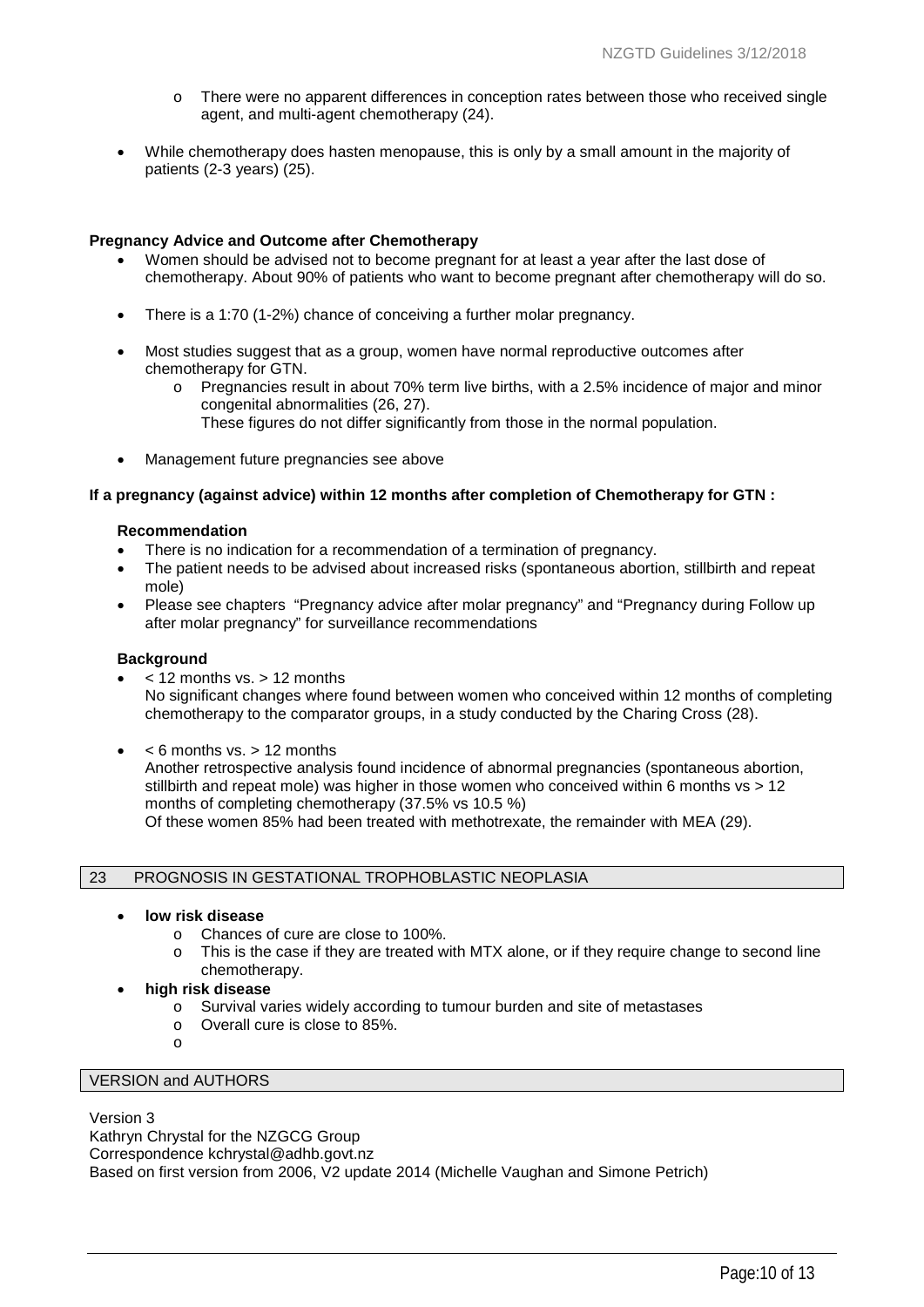#### ACKNOWLEDGEMENTS

Thank you to Dr Philip Savage from the Charing Cross in London, for editing and access to the Charing Cross Trophoblast Disease Clinic Guide, upon which much of the first edition of the guidelines were based.

Thanks to Maria Treloar for clerical support and Fran Anderson and Kate Coffey for the patient information booklet.

#### APPENDICES

- 1. Patient information
- 2. Patient record

REFERENCES

<span id="page-10-0"></span>1. Tidy JA, Gillespie AM, Bright N, Radstone CR, Coleman RE, Hancock BW. Gestational trophoblastic disease: a study of mode of evacuation and subsequent need for treatment with chemotherapy. Gynecologic oncology. 2000;78(3 Pt 1):309-12.

<span id="page-10-1"></span>2. Attwood HD, Park WW. Embolism to the lungs by trophoblast. The Journal of obstetrics and gynaecology of the British Commonwealth. 1961;68:611-7.

<span id="page-10-2"></span>3. Hancock BW, Newlands ES, Berkowitz RS, Cole LA. Gestational Trophoblastic Diseases. . 2nd ed. Sheffield: International Society for the Study of Trophoblastic Diseases; 2003.

<span id="page-10-3"></span>4. Osborne RJ, Filiaci VL, Schink JC, Mannel RS, Behbakht K, Hoffman JS, et al. Second Curettage for Low-Risk Nonmetastatic Gestational Trophoblastic Neoplasia. Obstetrics and gynecology. 2016;128(3):535-42.

<span id="page-10-4"></span>5. Stafford L, McNally OM, Gibson P, Judd F. Long-term psychological morbidity, sexual functioning, and relationship outcomes in women with gestational trophoblastic disease. International journal of gynecological cancer : official journal of the International Gynecological Cancer Society. 2011;21(7):1256-63.

<span id="page-10-5"></span>6. Schmitt C, Doret M, Massardier J, Hajri T, Schott AM, Raudrant D, et al. Risk of gestational trophoblastic neoplasia after hCG normalisation according to hydatidiform mole type. Gynecologic oncology. 2013;130(1):86-9.

<span id="page-10-6"></span>7. Wielsma S, Kerkmeijer L, Bekkers R, Pyman J, Tan J, Quinn M. Persistent trophoblast disease following partial molar pregnancy. The Australian & New Zealand journal of obstetrics & gynaecology. 2006;46(2):119-23.

<span id="page-10-7"></span>8. Curry SL, Hammond CB, Tyrey L, Creasman WT, Parker RT. Hydatidiform mole: diagnosis, management, and long-term followup of 347 patients. Obstetrics and gynecology. 1975;45(1):1-8.

<span id="page-10-8"></span>9. Bahar AM, el-Ashnehi MS, Senthilselvan A. Hydatidiform mole in the elderly: hysterectomy or evacuation? International journal of gynaecology and obstetrics: the official organ of the International Federation of Gynaecology and Obstetrics. 1989;29(3):233-8.

<span id="page-10-9"></span>10. Wang Q, Fu J, Hu L, Fang F, Xie L, Chen H, et al. Prophylactic chemotherapy for hydatidiform mole to prevent gestational trophoblastic neoplasia. The Cochrane database of systematic reviews. 2017;9:CD007289.

<span id="page-10-10"></span>11. Kashimura Y, Kashimura M, Sugimori H, Tsukamoto N, Matsuyama T, Matsukuma K, et al. Prophylactic chemotherapy for hydatidiform mole. Five to 15 years follow-up. Cancer. 1986;58(3):624-9.